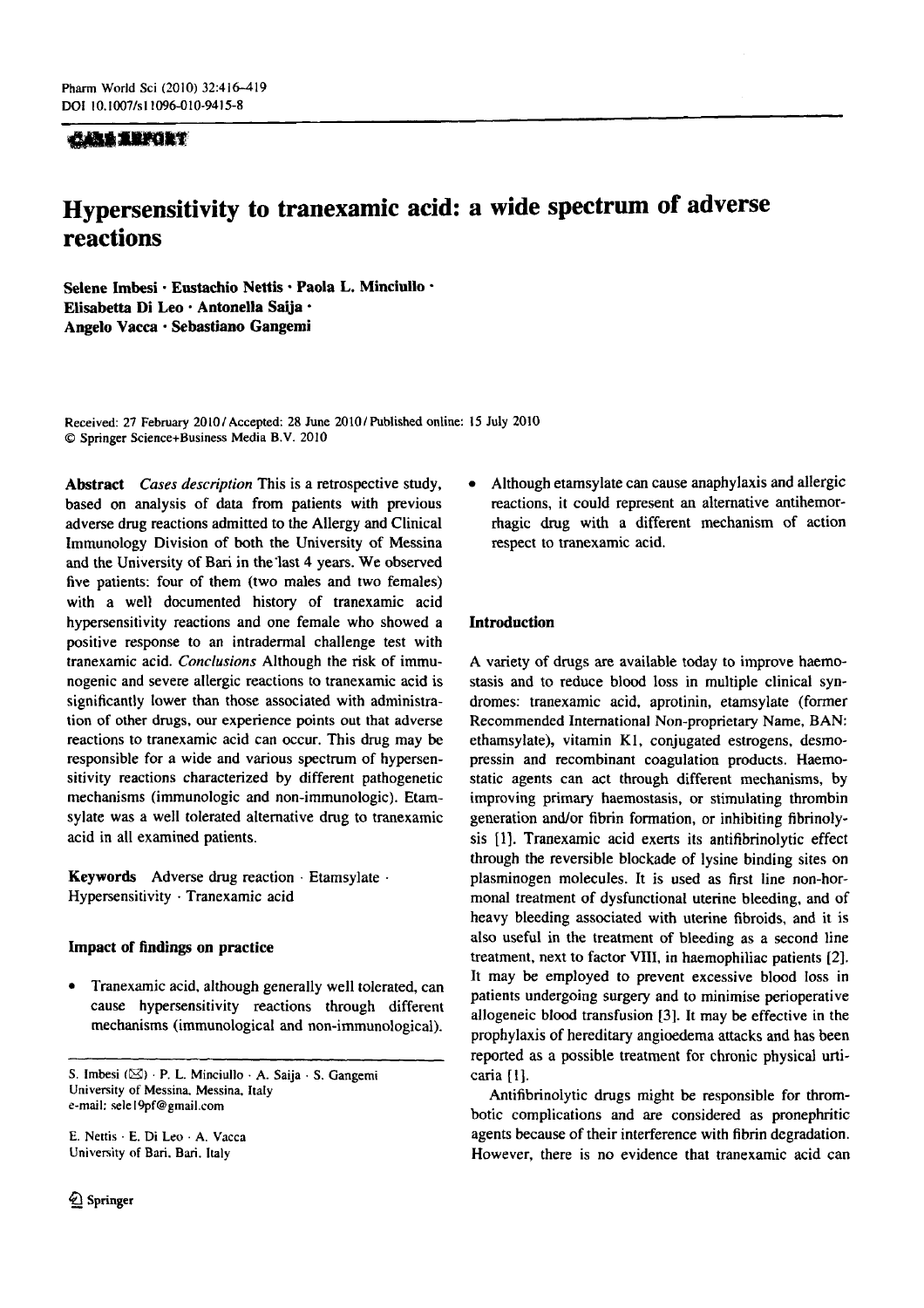increase the incidence of thrombotic complications and impairment and acute renal cortical necrosis are rare [4].

However, although tranexamic acid efficacy does not appear to be offset by serious adverse effects, its safety is poorly investigated.

There are only a few papers concerning hypersensitivity reactions to tranexamic acid. Lucas-Polomeni et al. [5] observed a case of anaphylactic shock following bolus infusion of tranexamic acid in a 72-year-old male patient undergoing coronary artery bypass graft surgery. Moreover, bullous and fixed-drug eruptions after tranexamic acid exposure have been described **[6,** 71.

Examination of the described five cases of tranexamic acid hypersensitivity allows to us:(a) to aware physicians about potential adverse reactions provoked by tranexamic acid administration;(b) to suggest a better-tolerated alternative drug in patients with adverse reaction to tranexamic acid needing antihemorrhagic therapy.

#### **Cases description**

This is a retrospective study, based on analysis of data from patients with previous adverse drug reactions (ADRs) admitted to the Allergy and Clinical Immunology Division of both the University of Messina and the University of **Bari** in the last 4 years. In most patients an oral challenge test (OCT) with an alternative molecule was performed to find an eventually suitable and well tolerated drug with similar therapeutic' indications but with a different chemical structure from the drug responsible for ADR, in order to ensure patient safety. We observed five patients: four of them (two males and two females) with a well documented history of tranexamic acid hypersensitivity reactions and one female who showed a positive response to an intradermal challenge test with tranexamic acid.

#### Case 1

A 42-year-old man had been prophylactically treated with intramuscular tranexamic acid at a dosage of 500 mg before two separate surgery procedures (a tonsillectomy performed at the age of 8 years and a varicocelectomy at the age of 22 years). Both times, he had shown widespread itching, facial and arms edema, difficult breathing, that disappeared following corticosteroid treatment. The patient had not taken any other drugs or over-the-counter products together with tranexamic acid. Since he had to undergo surgery, he underwent OCT to etamsylate, without reaction. The patient did not mention any adverse reaction to other drugs; other possible causative factors or explanations for the reported reaction to tranexamic acid were absent.

### Case 2

A 27-year-old-man, with history of adverse reaction to cephalosporins, referred to us to perform a challenge test for an alternative antibiotic drug. He mentioned an urticaria-angioedema episode associated to breathlessness induced by prophylactic intramuscular administration of tranexamic acid at a dosage of 500 mg before a previous tonsillectomy; corticosteroids and antihistamines administered at the Hospital emergency department improved these symptoms. No other drugs were taken from the patient when tranexamic acid adverse event occurred; other possible causative factors or explanations for the reported reaction to tranexamic acid were absent.

#### Case 3

In a 58-year-old beta-thalassemic female patient with a history of contact allergy to balsam of Peru and adverse reaction to many drugs (diclofenac, diazepam, cefprozil), cutaneous tests (skin prick test with undiluted drug and intradermal test at 1: **100,** 1: **10** and 1: I dilutions) with tranexamic acid were carried out. We obtained a positive result (a wide itching wheal with pseudopode emission) at the tranexamic acid intradermal administration of the 1:1 dilution (reading of test was performed 20 min after the injection). The same result was observed when the administration of tranexamic acid at the same dilution **was**  repeated 2 hours later. The next day, the patient underwent challenge test to the alternative antihemorrhagic drug (etarnsylate), without reaction.

#### Case 4

A 45 year-old female patient affected by a recurrent menorrhagia with a clinical history of itching maculopapular lesions located on trunk and legs as described by her dermatologist, referred to us. The reaction appeared 6 hours after the intake of one tablet of tranexamic acid at a dosage of 500 mg. No systemic or organic involvement was described. No previous contact dermatitis or sensitization to food allergens and/or aeroallergens resulted in the patient's clinical history, but 3 months before she treated a menorrhagia with a tranexamic acid treatment cycle that provoked an itching erythematous reaction on the trunk after the fourth dose. In order to find an alternative molecule with the same therapeutic effect, the patient underwent etamsylate OCT, tolerating it.

#### Case 5

A 60-year-old woman experienced generalized urticaria and facial angioedema 1 hour after oral administration of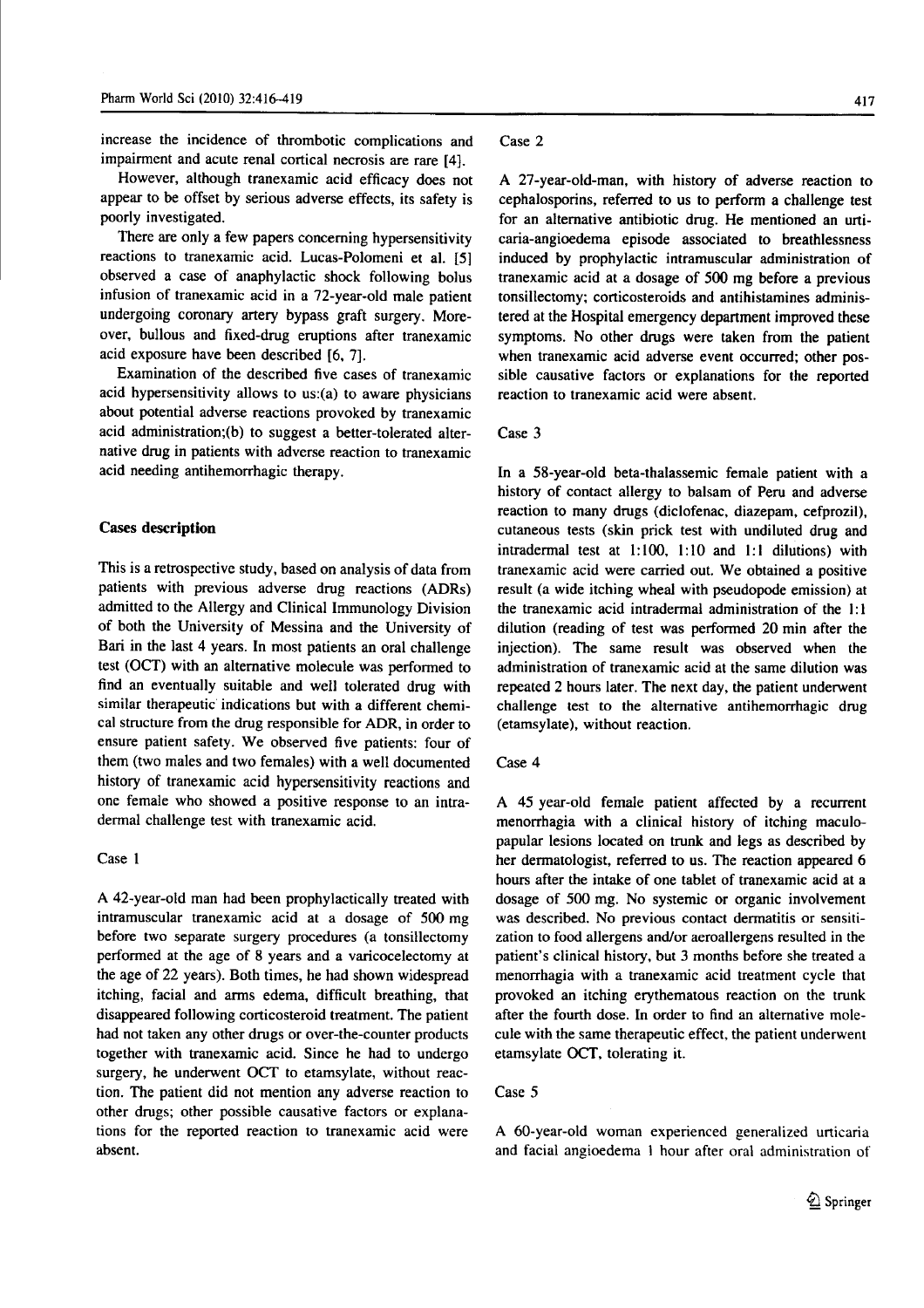tranexamic acid for excessively heavy menstrual bleeding. The adverse reaction regressed on treatment with systemic antihistamines and steroids administration at the Hospital emergency department. The clinical history of this patient was silent for inhalants and foods allergy, but she remembered a previous adverse drug reaction characterized by eyelid angioedema after the intake of a single dose of the same molecule. When hypersensitivity reaction occurred, no other concomitant drugs were taken by patient. An **OCT** test with etamsylate was performed without reaction.

To evaluate the causality connection between adverse reaction and tranexamic acid administrations we applied the Naranjo ADR probability scale **[8].** This algorithm permits to assign the likelihood of a drug causing an unexpected event that through a ten-item questionnaire assigns numerical values to arrive at an overall total score for probability assignment. Depending on the score recorded, the causality connection may be indicated as certain, probable, possible, unlikely. The total score of our five cases was 9, 6, 8, 10 and 9, respectively, so the causality connection between adverse reaction and tranexamic acid administration was certain in the case 1, 4 and 5 and probable in the remaining two cases [S].

According to the recent findings on time of onset of hypersensitivity drug reactions, we can classify the described reactions **as** immediate (occurring within 1 hour after the last drug administration) in cases **1.2** and **5,** while we can consider the fourth case as a non-immediate reaction (occurring more than 1 hour after the last drug administration) [91. In addition. we can hypothesize that in the first and in the fifth case an IgE-mediated pathogenetic mechanism is involved since, in these patients, previous contacts with tranexarnic acid caused a sensitization to drug. In the third patient, the positive response to intradermal test is indicative of a type I hypersensitivity probably provoked by a previous unknown sensitization to the same or to a cross-reacting molecule. The second case is presumably supported by a non-immunologic mechanism. The typical cutaneous lesions, in association to the delayed onset of them, in the fourth case allow to consider this reaction as a cell-mediated type.

### **Discussion**

Although the risk of immunogenic and severe allergic reactions after primary exposure or re-exposure to tranexamic acid is significantly lower than that associated with administration of other drugs such as aprotinin. our experience points out that ADR to tranexarnic acid can occur [IO]. According to our analysis, tranexamic acid is responsible for a wide and various spectrum of hypersensitivity reactions characterized by different pathogenetic mechanisms (immunologic and non-immunologic). It is important to outline that tranexamic acid is a synthetic analogue of lysine, the amino acid involved in IgE binding in many allergens.

The findings of our report suggest that before the assignment of a tranexamic acid treatment, physicians should take into account the potential appearance of hypersensitivity reactions.

The patients showed negative response to the OTC with etamsylate. a systemic, nonthrombogenic hemostatic agent used in medicine for over 30 years. Well-controlled clinical trials showed the therapeutic efficacy of etamsylate in dysfunctional uterine bleeding, in periventricular hemorrhage in very low birth weight babies and in surgical or postsurgical capillary bleeding [ll]. Although etamsylate can cause anaphylaxis and allergic reactions, **as** mentioned in the summary of product characteristics, it could represent an alternative antihemorrhagic drug with a different mechanism of action respect to tranexamic acid since it does not act by fibrin stabilization but influencing the platelet adhesion and restoring capillary resistance.

## **Conclusion**

Tranexamic acid is widely used in clinical practice but, although generally well tolerated, we believe it is important to be aware of a potential hypersensitivity to this drug especially in patients with multidrug hypersensitivity and needing antihemorrhagic therapy.

**Acknowledgments** We thank Dr. Francesco Cimino for pharmacological assistance, Dr. Stefania Isola for clinical assistance and Dr. Stefania Isola for clinical assistance Insection models interest Dr. Storming 18014

**Funding** No financial support was provided for this study.

**Conflict of interest** None declared.

### **References**

- **Shedden C. Highet AS. Delayed pressure until 1990 and 1990** tranexare y amgust 1101 montgo pressure uritania common tranexamic acid. Clin Exp Dermatol. 2006;31(2):295-6.<br>2. Wellington K, Wagstaff AJ. Tranexamic acid: a review of its use
- in the management of menorrhagia. Drugs. 2003;63(13):1417-33.
- 3. Dunn CJ. Goa **KL.** Tranexarnic acid: a review of its use in surgery and other indications. Drugs. 1999;57(6): 1005-32.
- 4. Odabas **AR,** Cetinkaya R, Selcuk Y, Kaya H, Coskun U. Tranexamic-acid-induced acute renal cortical necrosis in a patient with haemophilia **A. Nephrol** Dial Transplant. 2001;16(1): --- -----<br>9-90. 5. Lucas-Polomeni MM, Delaval Y. Menestret P, Delaval P, Eco-
- Free Countries Free, Deferal 1, McRosuct F, Delayal F, ECO-<br>PV C. A case of anaphylactic shock with transposable acid. Ann Fr Anesth Reanim. 2004;23(6):607-9. ffey C. A case of anaphylactic shock with tranexamique acid.<br>Ann Fr Anesth Reanim. 2004;23(6):607-9.<br>6. Carriòn-Carriòn C, del Pozo-Losada J, Gutierrez-Ramos R, de
- Lucas-Laguna R, García-Diaz B, Casado-Jiménez M, Esperanza-